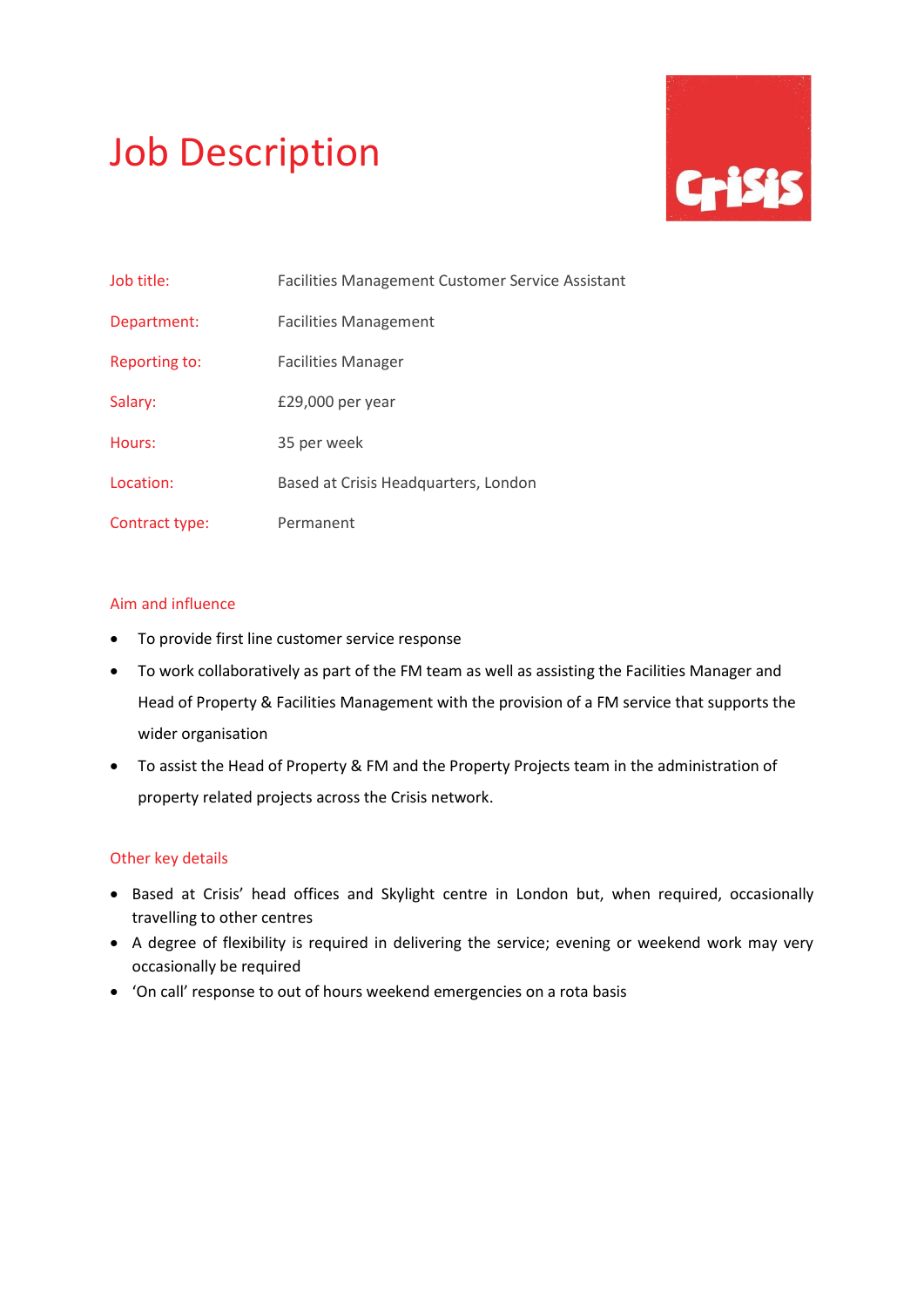# Organisational chart



*Please note structure is subject to change*

# Job responsibilities

- Responding to internal customers' questions through the FM help desk, by phone, email, Teams or face-to-face
- To file leases, emails, contact details, and all other Property Projects materials, on SharePoint and in hard copy form as appropriate.
- To work with a variety of internal and external stakeholders, including architects, lawyers, surveyors, Skylight directors and Crisis members, to ensure the Property Projects archive is kept up to date, and to source any missing materials both current and historic.
- To ensure the register of leases is kept up to date and key dates within the register are circulated to the Property Projects Managers and Skylight Heads to ensure they are actioned, for example lease renewals and redecoration.
- To build registers, trackers and project materials to support the work of the two Property Project Managers and the Head of Property & FM.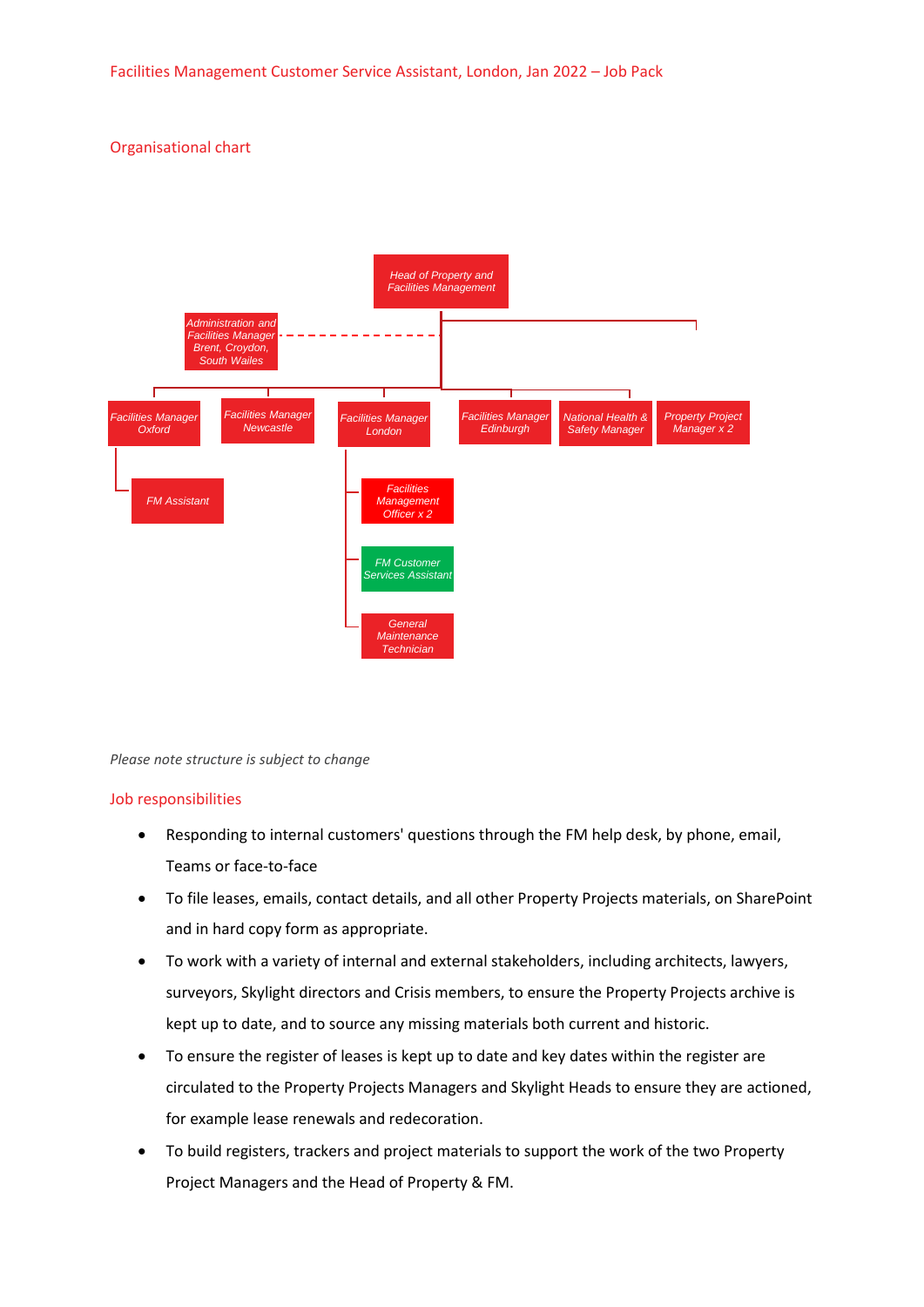- To take minutes accurately in FM and property projects meetings and to circulate the minutes and actions after the meeting, working closely with the meeting chair.
- To write reports that summarise the work of the Property Projects team. These reports include business cases that initiate new projects, reports on project progress, and post project reviews.
- Procurement: Obtaining/researching prices and checking product availability
- Stock checking and management of supplies including FM stores, cupboards, post room and photocopier supplies and keeping these areas clean and tidy
- Sorting incoming mail, franking outgoing mail
- Resolving customer issues or escalating them to senior colleagues as necessary
- Performing administrative tasks with accuracy including updating information (e.g. FM Connect Pages/leases/FM Manual etc)
- Issuing laptops, keys and other equipment and recording information accurately
- Carrying out monthly H&S checks in relation to fire safety and legionella testing, producing monthly reports and providing H&S advice to staff
- Stationery
	- o Placing weekly orders, stocking cupboards and keeping them tidy
	- o Processing orders for corporate stationery including business cards
	- o Processing orders for special events stationery/supplies
- Carrying out monthly reconciliation of Credit Card statements
- Ordering and restocking cleaning supplies
- Arranging archiving of departmental documents
- Checking meeting rooms daily to ensure they are ready for use
- Assisting with room and equipment set up as required
- Assisting with portering of deliveries
- Booking couriers

# General responsibilities

- Actively encourage and support member involvement within Crisis
- Develop and maintain an understanding of Crisis' work and the needs and circumstances of homeless people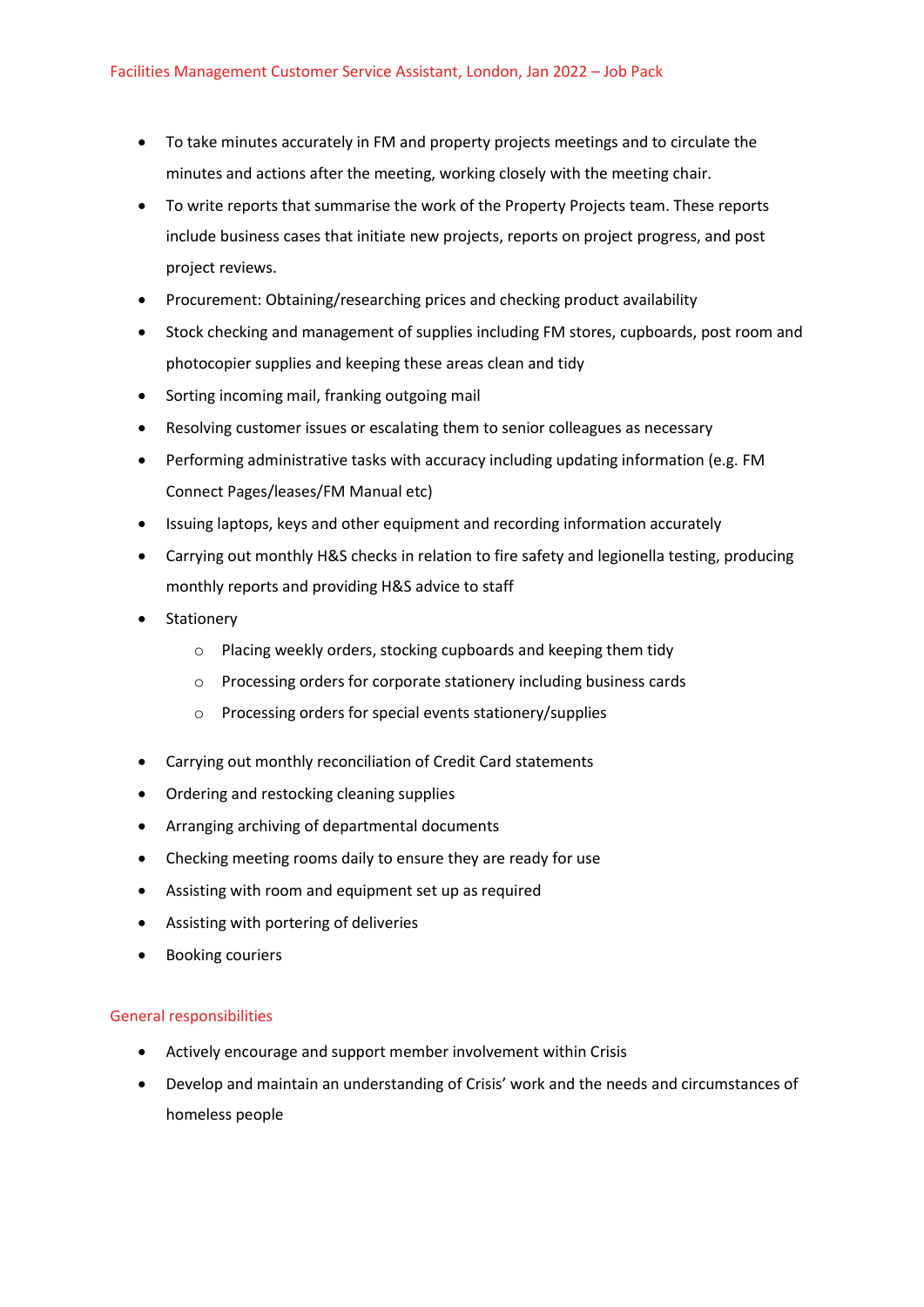- Comply with Crisis policies and procedures, including Health and Safety policies, for which all employees owe a duty of care both to themselves and others, in accordance with the Health and Safety at Work etc Act 1974
- Carry out any other duties that may reasonably be required in the light of the main purpose of the job

# Person Specification

# Essential

- **1.** An interest in Facilities Management or an administrative support role
- **2.** Good organisational skills with the ability to work systematically and use time effectively
- **3.** Ability to deal tactfully, calmly and effectively with a wide range of people from within and outside the organisation
- **4.** Confidence and ability to liaise and negotiate with external suppliers and service engineers both in person and over the phone
- **5.** Ability to identify and troubleshoot problems and resolve them promptly and efficiently
- **6.** Ability to prioritise work in a pressurised environment as part of a focussed team
- **7.** Ability to communicate accurately and effectively in verbal and written English including relaying key information clearly and precisely
- **8.** Good working knowledge of MS Office suite and generally IT literate
- **9.** The physical nature of some of the duties means the post-holder must have the ability to undertake manual handling tasks involving bending, lifting, carrying and pulling. Equipment and training to support such tasks will be provided
- **10.** Must be willing to work flexibility as the service requires and to engage positively with other members of the FM and wider Crisis team
- **11.** Commitment to Crisis' purpose and values including equality and social inclusion

# Desirable

- **12.** Practical skills to support minor repairs if required
- **13.** Hold a valid driving licence
- **14.** Qualifications/courses in health and safety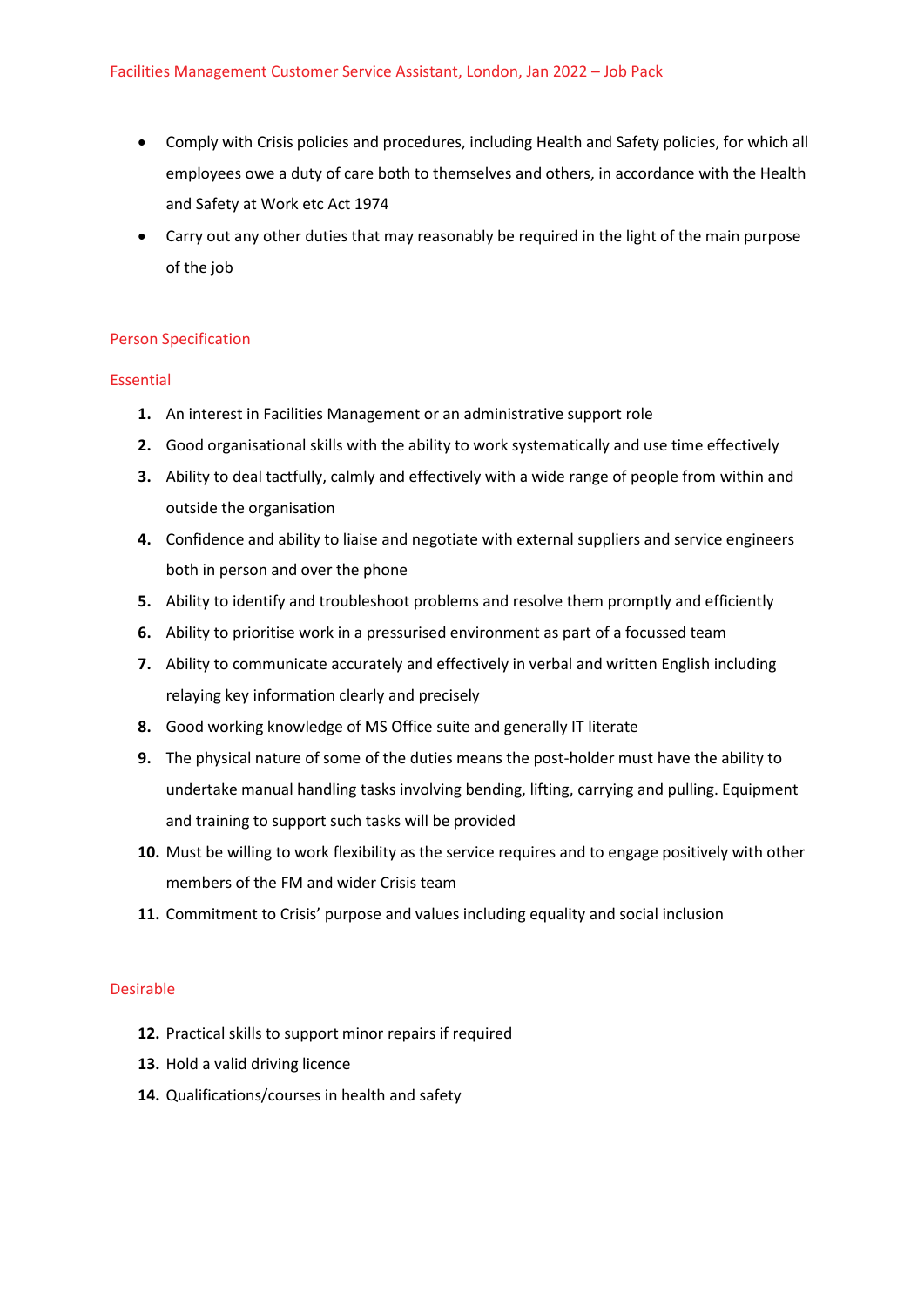*We encourage applications from all sections of the community and particularly from people who have lived experience of homelessness.*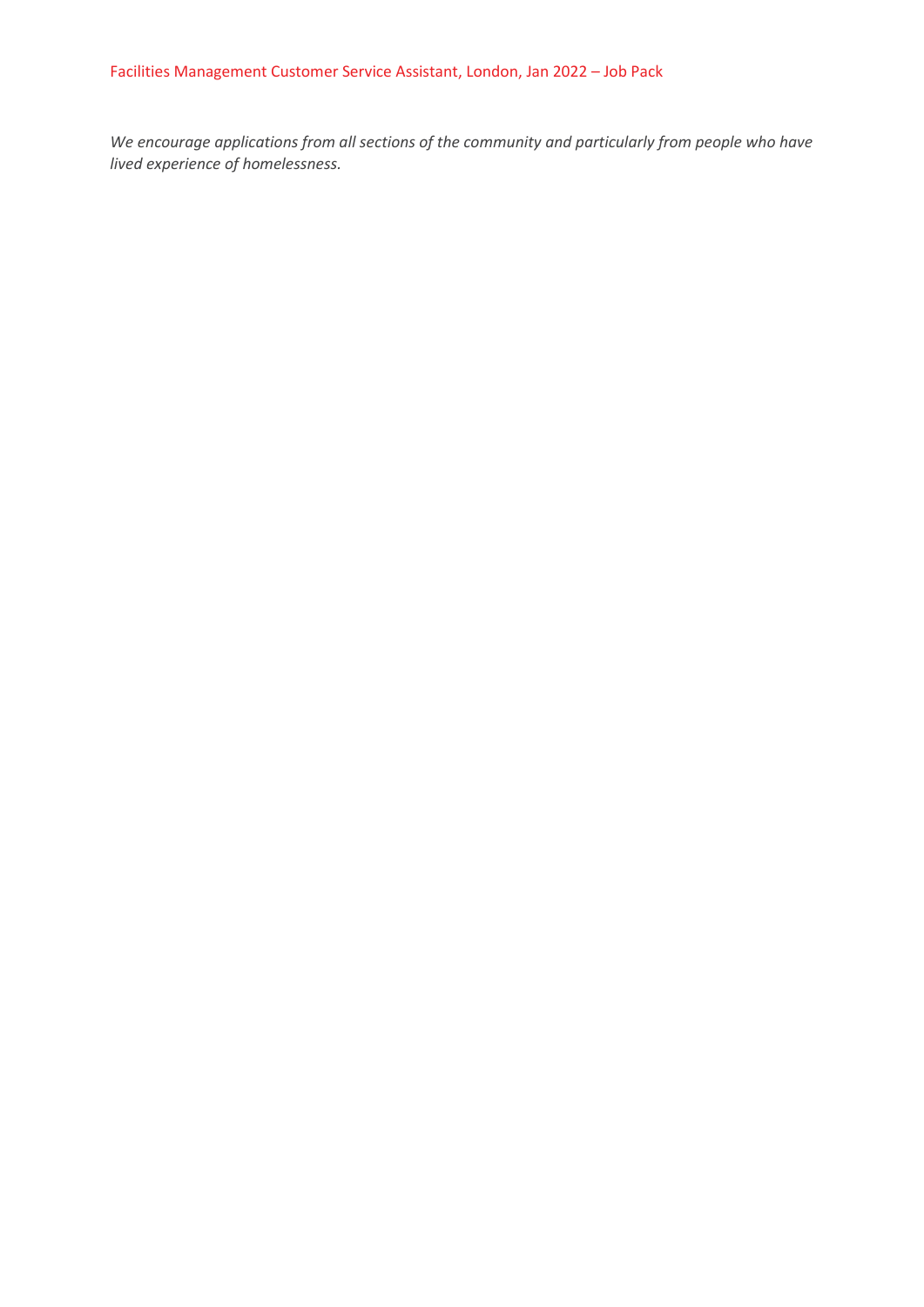# Supporting your application

Thank you for your interest in working for Crisis.

Before you apply, please take a moment to read through the frequently asked questions below which are designed to support your application and help you understand our recruitment processes.

# The person specification requires a qualification or experience that I do not have. Is it still worth me applying?

The person specification has the key knowledge, skills, experience or behaviours needed to carry out the job successfully and you will be scored based on any information you provide. If you don't quite meet the criteria, for example if you have an understanding of something rather than experience of doing it yourself, you may still pick up points for explaining your understanding or how you might approach it. However, some of the person specification points, for example specific qualifications, are critical to the role so if you don't meet those requirements, you are unlikely to be shortlisted.

#### Can I apply by sending my CV?

Occasionally we accept CVs and a covering letter but only if this is requested in the advert for the post. We don't accept speculative applications or hold CVs on file.

#### What should I do if I can't complete an online application?

If you would like to apply in a different format, for example in a Word document, because you are unable to use the online process, please contact the Recruitment Team [jobs@crisis.org.uk](http://#) It is helpful if you provide details of your requirements or suggestions about how we might best support you to apply so that we're able to consider alternatives.

#### How can I maximise my chance of being shortlisted?

It is important that you complete all sections of the online application form to ensure that the recruiting panel understand your interests, skills, behaviours, knowledge and experience.

Shortlisting is mostly based on the information you provide in the assessment form section. A strong application will also be in line with the Crisis Values that you can find on our website.

Please note! If you don't provide full responses against the person specification points, the panel won't be able to score your application fully and it will be unlikely there is enough information for you to be shortlisted.

#### How quickly will I know if I have been shortlisted?

Every recruitment campaign will be different depending on how quickly the shortlisting panel can review applications but if you have not been shortlisted, you will receive an email from us confirming that.

#### If I am not shortlisted, can I get feedback on my application?

Unfortunately, we are not able to offer feedback on your application if you are not shortlisted for interview.

#### Can I get feedback after my interview?

We appreciate that information about where you did well or less well can be useful, so if you are not successful following interview we are able to provide feedback.